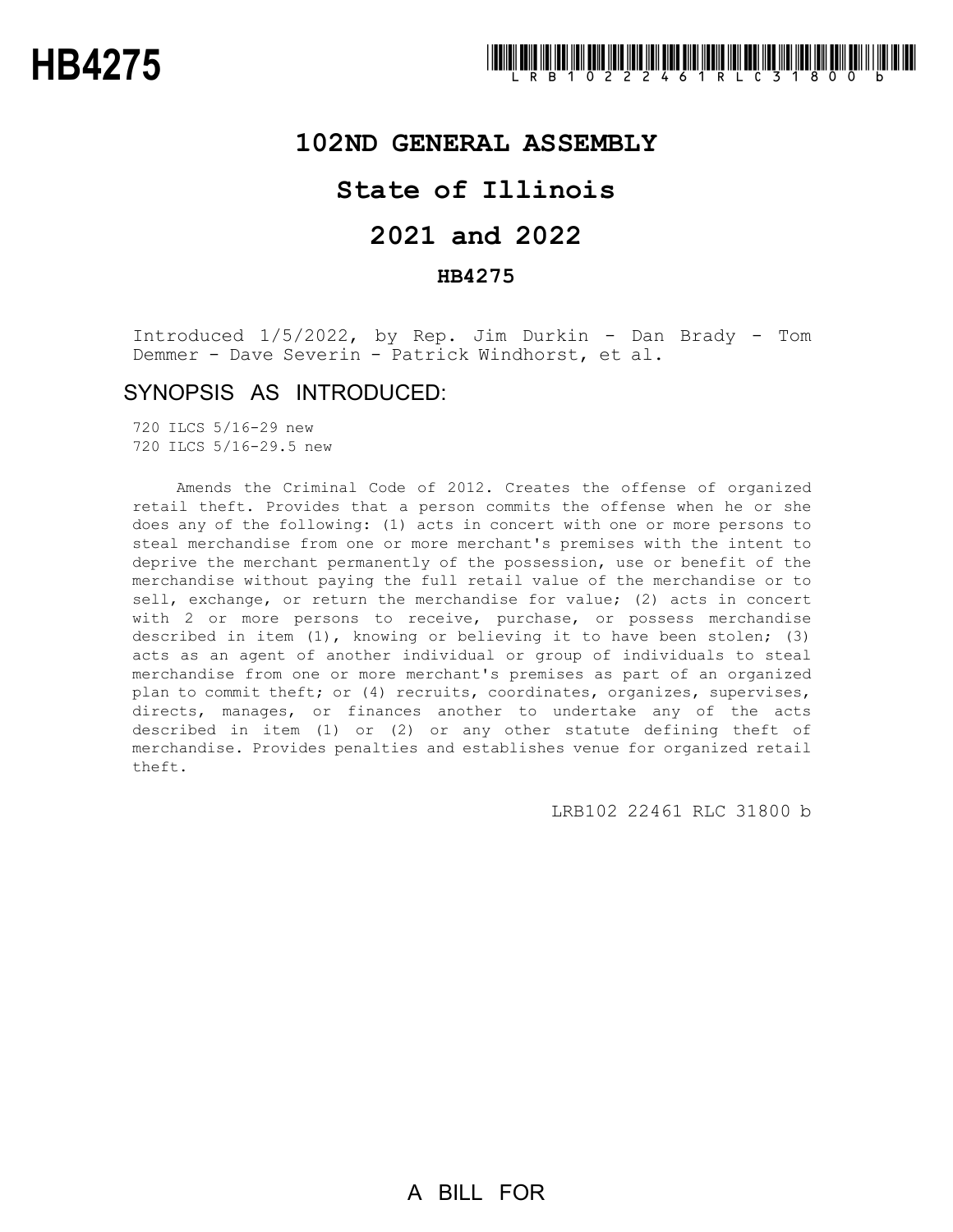1

AN ACT concerning criminal law.

#### **Be it enacted by the People of the State of Illinois, represented in the General Assembly:** 2 3

- Section 5. The Criminal Code of 2012 is amended by adding Sections 16-29 and 16-29.5 as follows: 4 5
- (720 ILCS 5/16-29 new) Sec. 16-29. Organized retail theft. (a) A person commits organized retail theft when he or she does any of the following: (1) acts in concert with one or more persons to steal merchandise from one or more merchant's premises with the intent to deprive the merchant permanently of the possession, use, or benefit of the merchandise without paying the full retail value of the merchandise or to sell, exchange, or return the merchandise for value; (2) acts in concert with 2 or more persons to receive, purchase, or possess merchandise described in paragraph (1), knowing or believing it to have been stolen; (3) acts as an agent of another individual or group of individuals to steal merchandise from one or more merchant's premises as part of an organized plan to commit theft; or (4) recruits, coordinates, organizes, supervises, 6 7 8 9 10 11 12 13 14 15 16 17 18 19 20 21 22 23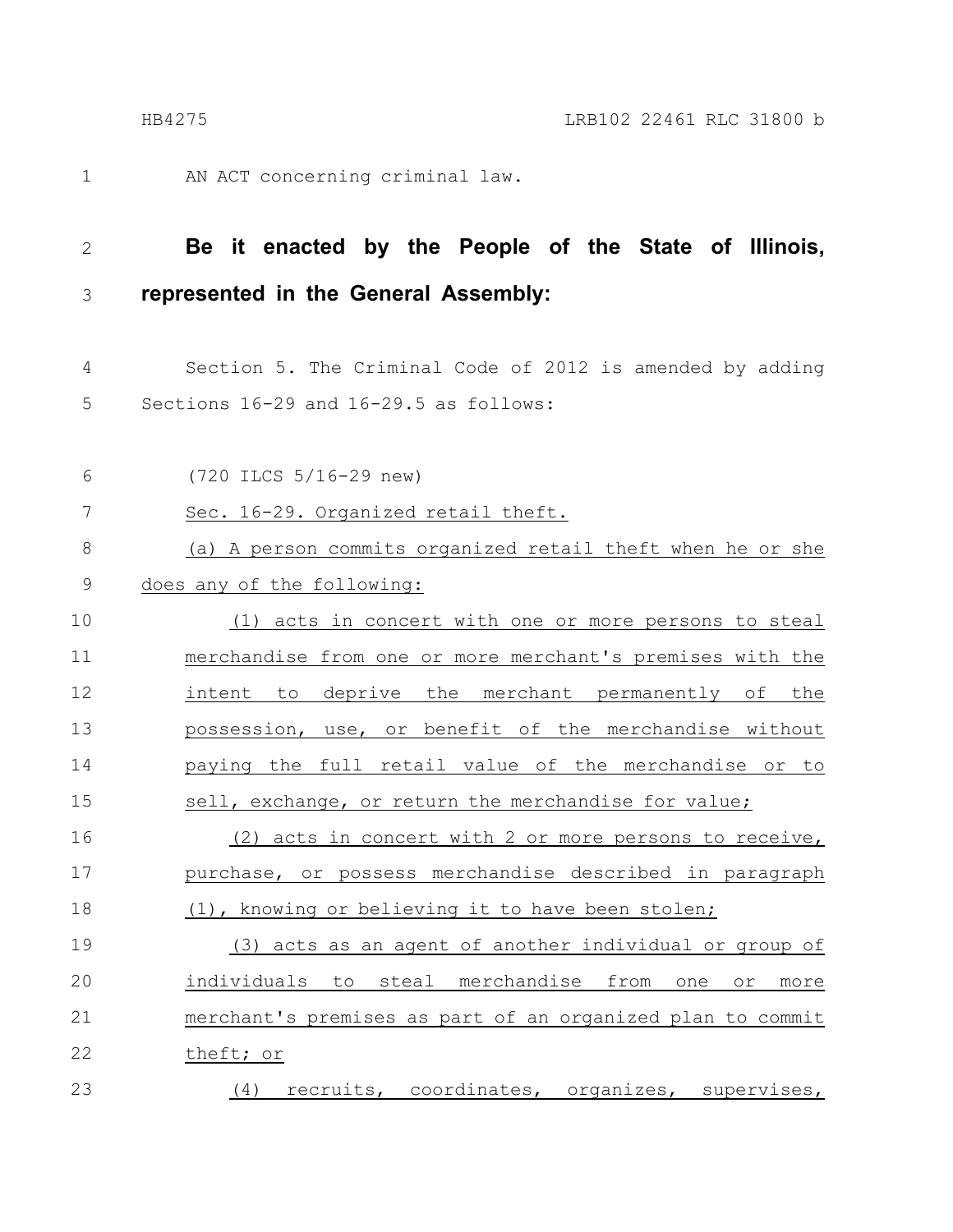| HB4275 | LRB102 22461 RLC 31800 b |  |  |
|--------|--------------------------|--|--|
|        |                          |  |  |

| $\mathbf{1}$   | directs, manages, or finances another to undertake any of  |
|----------------|------------------------------------------------------------|
| $\mathbf{2}$   | the acts described in paragraph (1) or (2) or any other    |
| 3              | statute defining theft of merchandise.                     |
| $\overline{4}$ | (b) Sentence. Organized retail theft is punishable as      |
| 5              | follows:                                                   |
| 6              | (1) A violation of this Section, the full retail value     |
| $\overline{7}$ | which does not exceed \$300 for the property is a Class 3  |
| 8              | felony. If the defendant used or possessed an artifice,    |
| $\mathcal{G}$  | instrument, container, device, or other article capable of |
| 10             | facilitating the removal of merchandise from a retail      |
| 11             | establishment without paying the purchase price and use of |
| 12             | the artifice, instrument, container, device, or other      |
| 13             | article is part of an organized plan to commit theft, a    |
| 14             | violation is a Class 2 felony.                             |
| 15             | (2) A violation of this Section, the full retail value     |
| 16             | which exceeds \$300 is a Class 2 felony for the first      |
| 17             | offense and a Class 1 felony for a second or subsequent    |
| 18             | offense. If the defendant used or possessed an artifice,   |
| 19             | instrument, container, device, or other article capable of |
| 20             | facilitating the removal of merchandise from a retail      |
| 21             | establishment without paying the purchase price and use of |
| 22             | the artifice, instrument, container, device, or other      |
| 23             | article is part of an organized plan to commit theft a     |
| 24             | violation is a Class 2 felony.                             |
| 25             | (3) A person who has been convicted of organized           |
|                |                                                            |

retail theft, the full retail value of which does not 26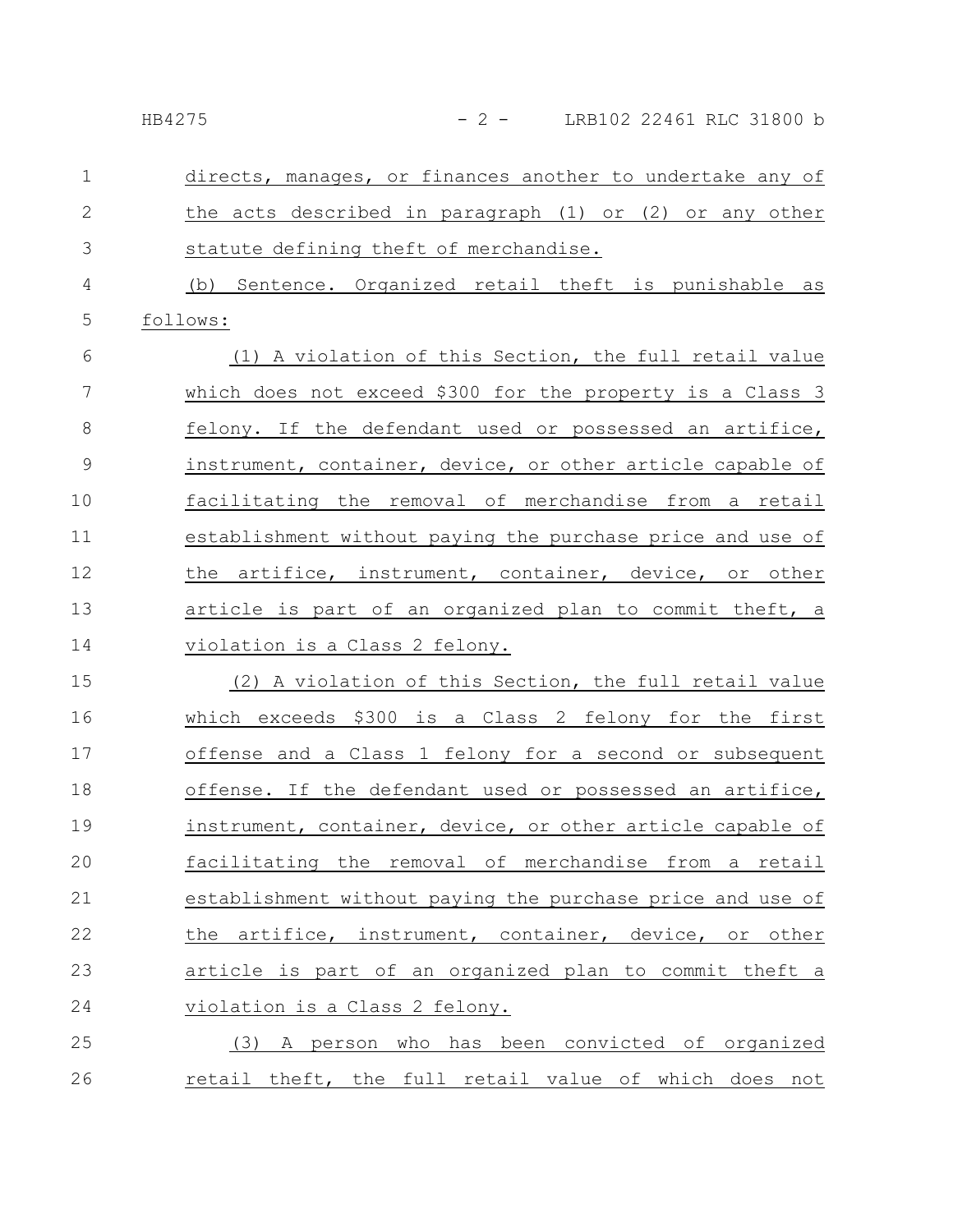| $\mathbf 1$    | exceed \$300 and who has been previously convicted of any      |
|----------------|----------------------------------------------------------------|
| $\mathbf{2}$   | type of theft, robbery, armed robbery, burglary,               |
| 3              | residential burglary, possession of burglary tools, home       |
| $\overline{4}$ | invasion, unlawful use of a credit card, or forgery is         |
| 5              | guilty of a Class 2 felony.                                    |
| 6              | (4) A person who has been convicted of organized               |
| 7              | retail theft, the full retail value of which exceeds \$300     |
| 8              | and who has been previously convicted of any type of           |
| $\mathsf 9$    | theft, robbery, armed robbery, burglary, residential           |
| 10             | burglary, possession of burglary tools, home invasion,         |
| 11             | unlawful use of a credit card, or forgery is guilty of a       |
| 12             | Class 1 felony.                                                |
| 13             | (c) For the purpose of determining whether the defendant       |
| 14             | acted in concert with another person or persons in any         |
| 15             | proceeding, the trier of fact may consider any competent       |
| 16             | evidence, including, but not limited to, any of the following: |
| 17             | (1) the defendant has previously acted in concert with         |
| 18             | another person or persons in committing acts constituting      |
| 19             | theft, or any related offense, including any conduct that      |
| 20             | occurred in counties other than the county of the offense      |
| 21             | being tried, if relevant to demonstrate a fact other than      |
| 22             | the defendant's disposition to commit the act; or              |
| 23             | the defendant used or possessed an artifice,<br>(2)            |
| 24             | instrument, container, device, or other article capable of     |
| 25             | facilitating the removal of merchandise from a retail          |
| 26             | establishment without paying the purchase price, and use       |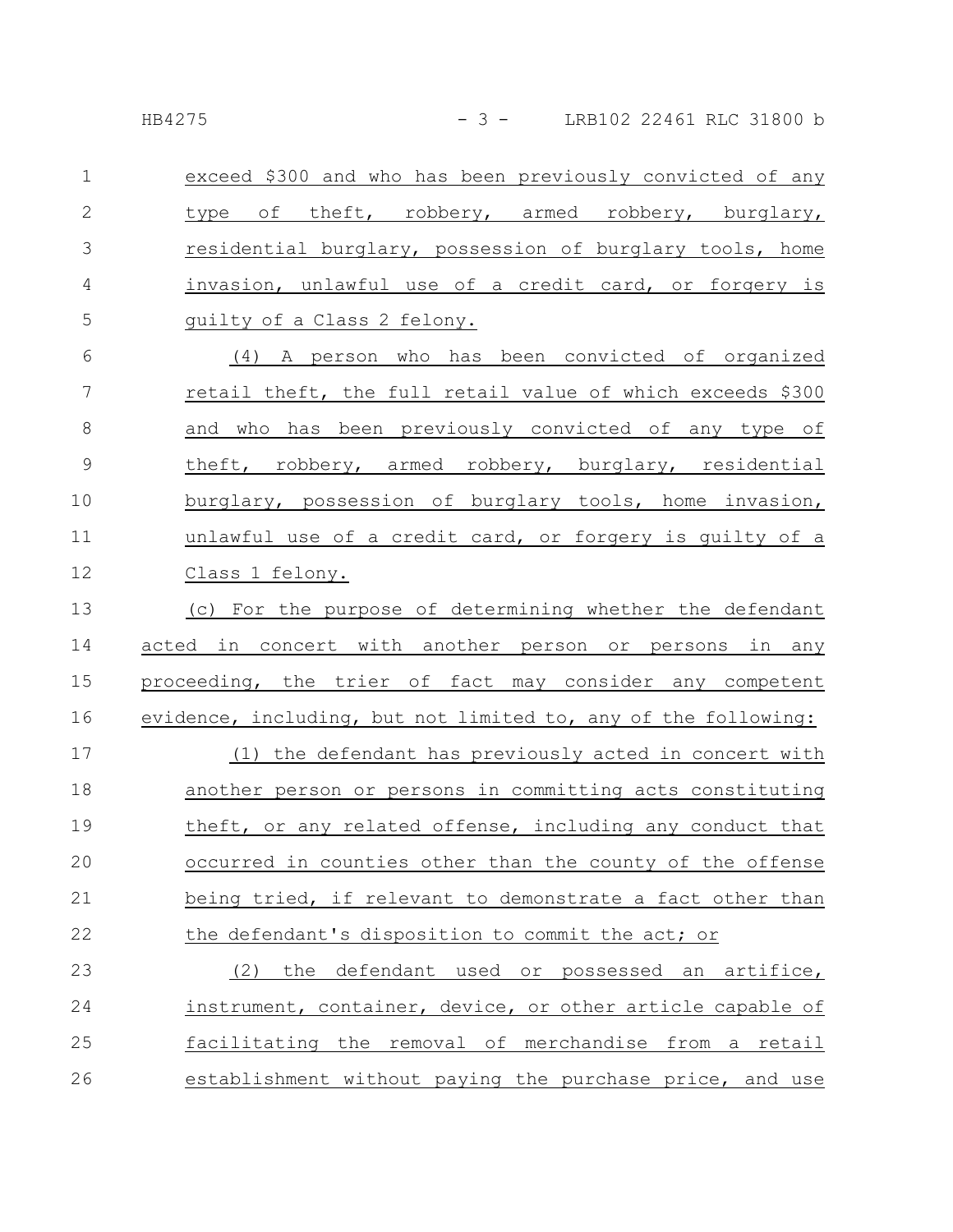| $\mathbf{1}$ | of the artifice, instrument, container, device, or other       |
|--------------|----------------------------------------------------------------|
| 2            | article is part of an organized plan to commit theft.          |
| 3            | In a prosecution under this Section, the State's<br>(d)        |
| 4            | Attorney is not required to charge any other co-participant of |
| 5            | the organized retail theft.                                    |
|              |                                                                |
| 6            | (720 ILCS 5/16-29.5 new)                                       |
| 7            | Sec. 16-29.5. Venue.                                           |
| 8            | (a) A criminal action for organized retail theft, as           |
| 9            | defined in subsection (a) of Section 16-29, may be tried in:   |
| 10           | (1) the county where an offense involving the theft or         |
| 11           | receipt of the stolen merchandise occurred;                    |
| 12           | (2) the county in which the merchandise was recovered;         |
| 13           | ОĽ                                                             |
| 14           | (3) the county where any act was done by the defendant         |
| 15           | in instigating, procuring, promoting, or aiding in the         |
| 16           | commission of a theft offense or a violation of organized      |
| 17           | retail theft or in abetting the parties concerned in the       |
| 18           | offense.                                                       |
| 19           | (b) If multiple offenses or violations of organized retail     |
| 20           | theft, either all involving the same defendant or defendants   |
| 21           | and the same merchandise, or all involving the same defendant  |
| 22           | or defendants and the same scheme or substantially similar     |
| 23           | activity, occur in multiple counties, then any of those        |
| 24           | counties are a proper venue to try all of the offenses. All    |

HB4275 - 4 - LRB102 22461 RLC 31800 b

associated offenses connected together in their commission to 25